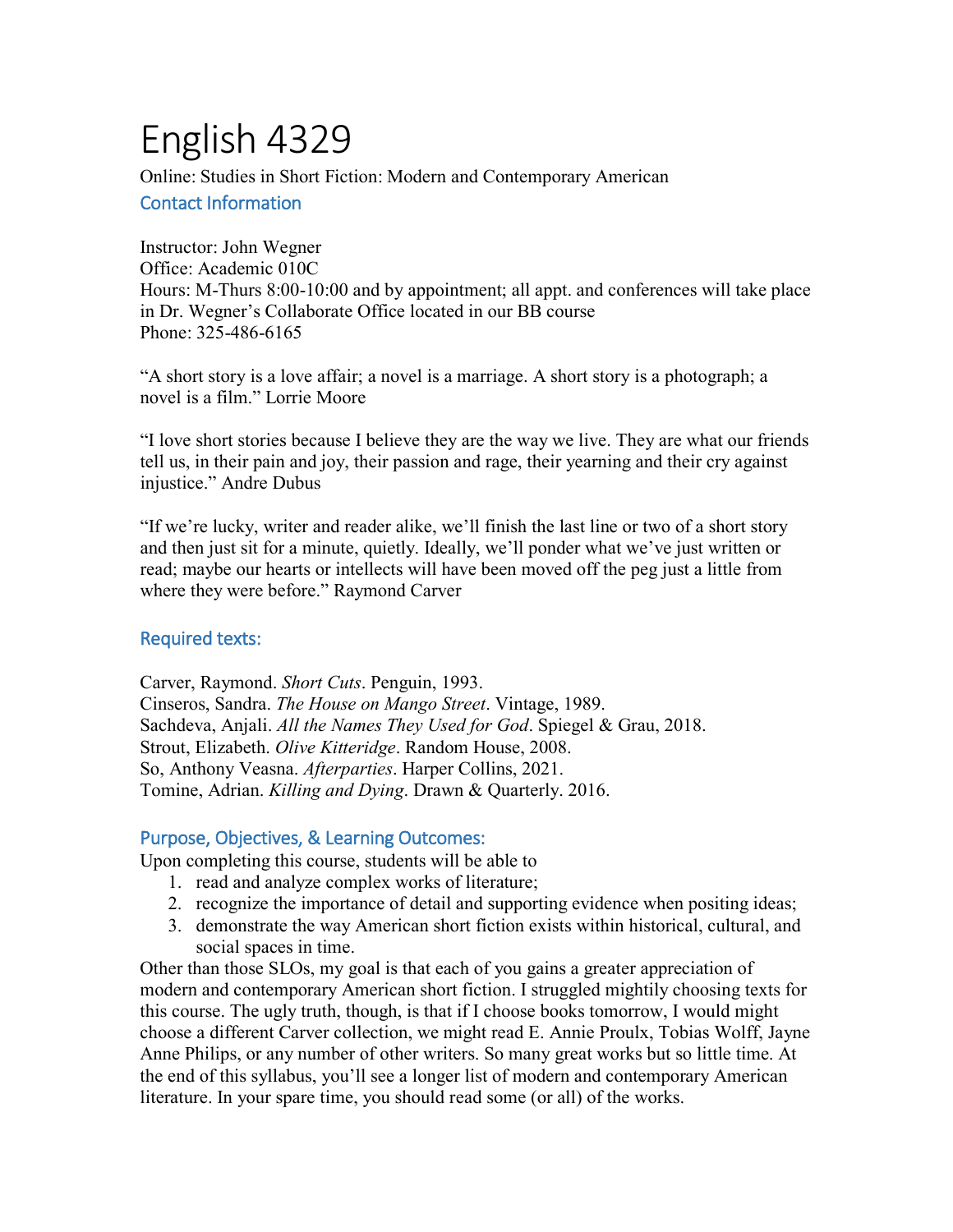Please note: These are modern and contemporary works and they deal with contemporary issues. If you cannot stomach discussions about school shootings, rape, murder, abortion, homosexuality, religion, adultery, or other issues you see daily in the newspaper, you should not take this course. In addition, these works do contain some rough and language some of you might find reprehensible. Be prepared.

Attendance: There is a direct correlation between attendance and performance. In an online class, your attendance is marked by completion of blogs and quizzes. Our assignments for any given week are typically due Sunday at 11:59 pm. However, I also realize that life throws us curveballs. If at any moment you struggle to complete assignments, readings, or other work in this course, you need to email me. We have some measure of flexibility. Each assignment is designed to help us build certain skill sets. I'm more interested in you completing the assignments than I am in deadlines. Note, though, that a summer class has only so much flexibility. In other words, your goal is to finish every assignment on time, but if you struggle for any reason, let me know. We'll work together, in as much as possible, to help you be successful.

#### Grades:

Students will demonstrate progress on course objectives and learning outcomes via

| Two reviews/Short Essays | 40% |
|--------------------------|-----|
| Final exam               | 20% |
| Blogs/quizzes            | 15% |
| Research paper           | 25% |

1) You will write two book reviews/short essays (500-1000 words). I will provide information about how to write a book review/short essay. Plagiarism will result in an F for the course. These essays are academic responses not personal responses.

3) The final exam will be a timed essay and comprehensive.

4) Blog Posts/Quizzes: You will blog on all of our works, sometimes more than once. Those blogs are less formal than the books reviews and should give you a great opportunity to try out ideas and take some chances as you discuss the works. Quizzes ask you to provide detailed answers to questions about our works.

5) The research paper will be 6-8 pages of text. You should use MLA formatting. Please note that some of our contemporary works will not have direct critical sources. We will discuss how to approach a contemporary text and research. More information during the semester.

#### Title IX At ASU

The University prohibits discrimination based on sex, which includes pregnancy, sexual orientation, gender identity, and other types of Sexual Misconduct. Sexual Misconduct is a broad term encompassing all forms of gender-based harassment or discrimination including: sexual assault, sex-based discrimination, sexual exploitation, sexual harassment, public indecency, interpersonal violence (domestic violence and/or dating violence), and stalking. As a faculty member, I am a Responsible Employee, meaning I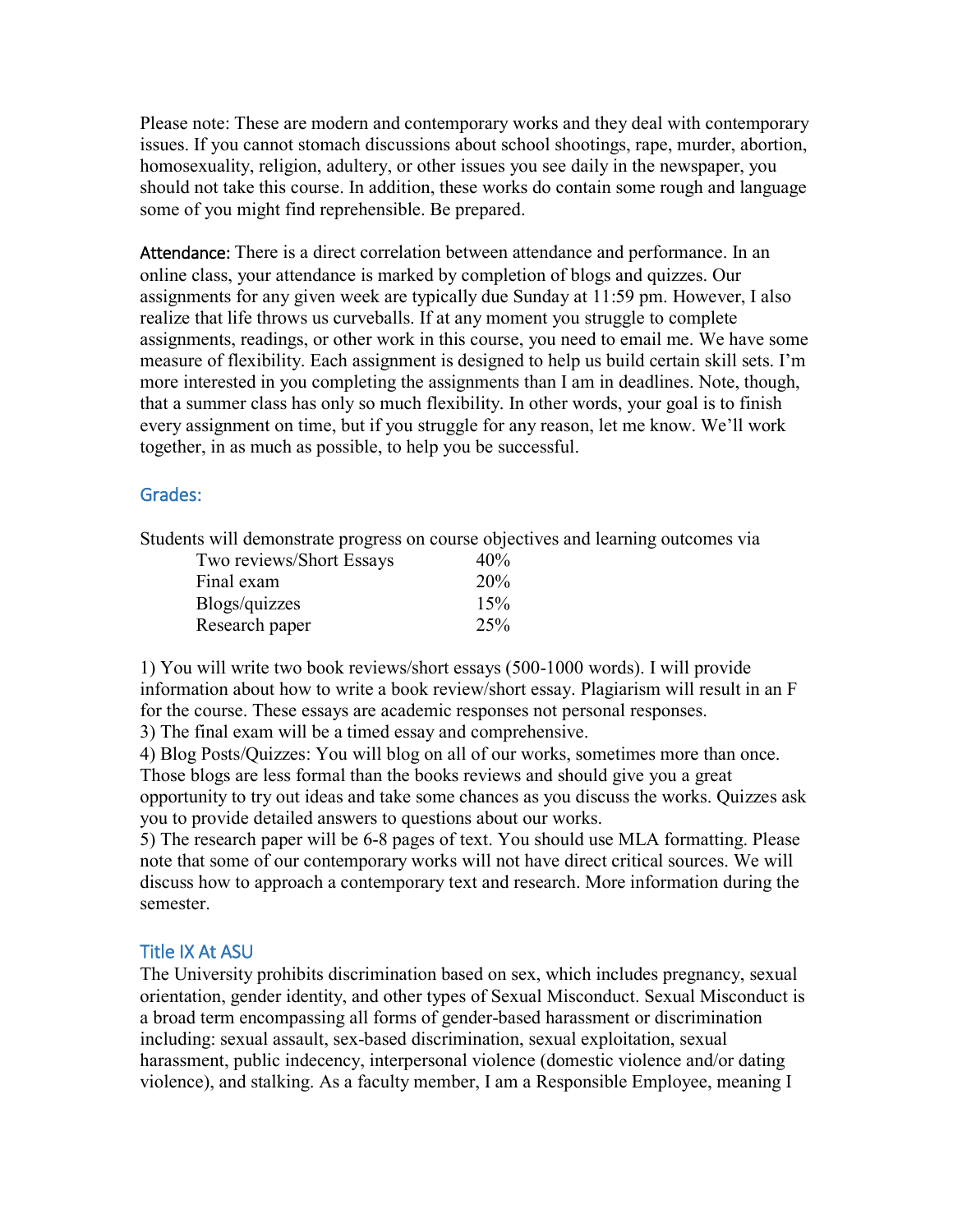am obligated by law and ASU policy to report any allegations I am notified of to the Office of Title IX Compliance.

Students are encouraged to report any incidents of sexual misconduct directly to ASU's Office of Title IX Compliance and the Director of Title IX Compliance/Title IX Coordinator:

#### **Michelle Boone, J.D.**

*Director of Title IX Compliance/Title IX Coordinator* Mayer Administration Building, Room 210 325-942-2022; [michelle.boone@angelo.edu](mailto:michelle.boone@angelo.edu)

You may also file a report online 24/7 at [www.angelo.edu/incident-form.](http://www.angelo.edu/incident-form) If you wish to speak to someone about an incident in confidence, you may contact the *University Health Clinic and Counseling Center at 325-942-2173* or the A*SU Crisis Helpline at 325-486- 6345.* 

For more information about Title IX in general, you may visit [www.angelo.edu/title-ix.](http://www.angelo.edu/title-ix)

## Accommodation Statement

If you have a documented disability (or think you may have a disability) and, as a result, need a reasonable accommodation to participate in this class or complete course requirements, contact the Student Affairs Office as soon as possible at 325-942-2047 or

studentservices@angelo.edu. It is located in the Houston Harte University Center, Suite 112. To receive any academic accommodation, you must be appropriately registered with Student Affairs. Student Affairs works with students confidentially and does not disclose any disability-related information without their permission.

## Academic Integrity

Students are responsible for knowing and adhering to the Academic Integrity policy, which is outlined in the *[ASU Student Handbook](https://www.angelo.edu/student-handbook/)*. Plagiarism is a type of academic dishonesty. It occurs when writers deliberately use another person's language, ideas, or materials and present them as their own without properly acknowledging the source. Students who plagiarize will earn an F for the course.

## Observances of Religious Holidays

A student who intends to observe a religious holy day should make that intention known in writing to the instructor prior to the absence. A student who is absent from classes for the observance of a religious holy day shall be allowed to take an examination or complete an assignment scheduled for that day within what the instructor deems a reasonable time after the absence.

Rough Calendar of Events: The dates and readings below are approximate. The actual course calendar, reading list, and assignments will be in the BB course. Daily assignments for each week are due Sunday by 11:59 pm. Short Essays, Research paper due date, and final exam are due during the week.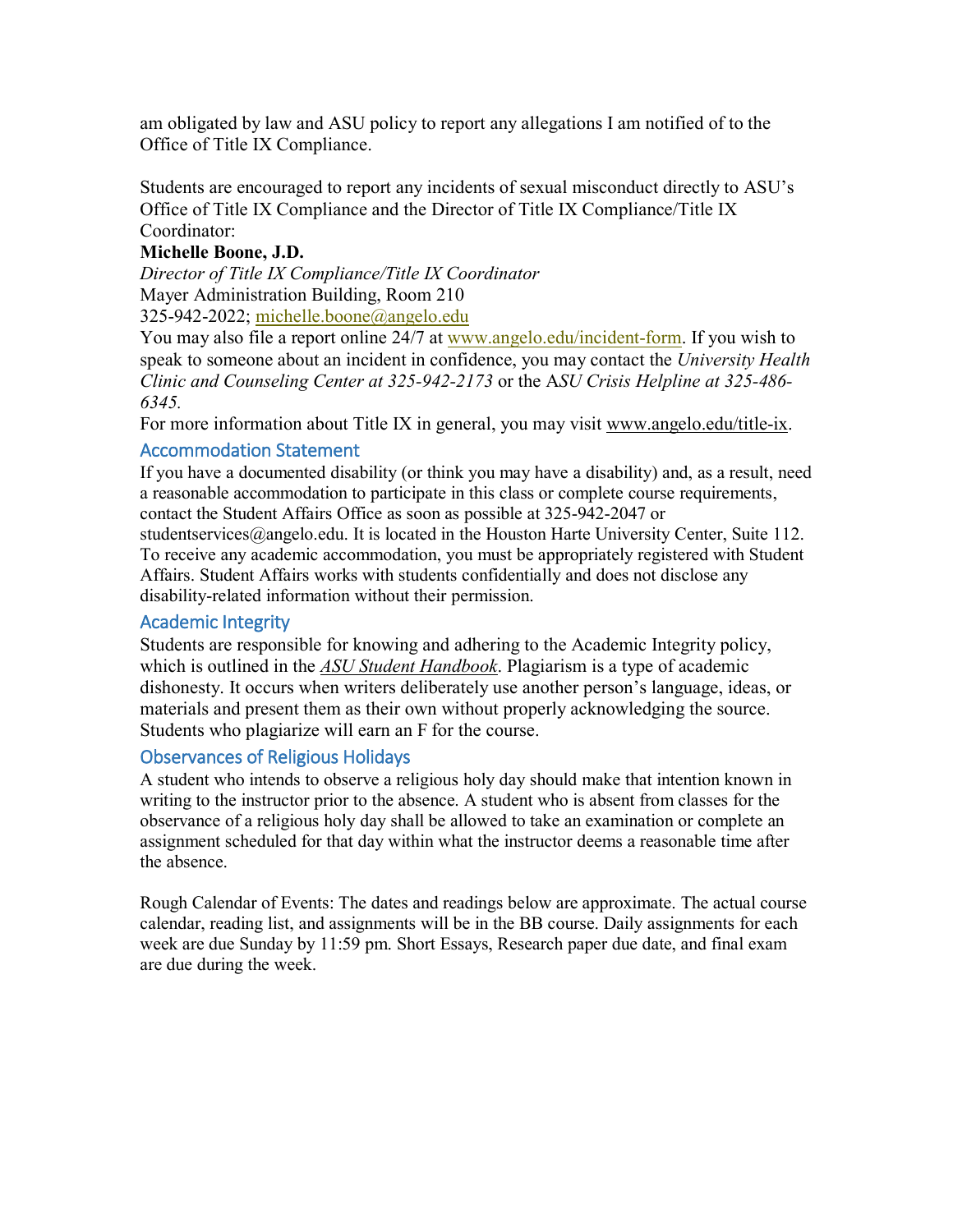Summer 2 (English 4329): Suggested readings in order to complete the texts. There is no work associated with each day. In order to have time to reflect and complete assignments by Sunday, I'm assuming you will complete the readings by Friday.

| Modules/Dates              | Assignment                                    |
|----------------------------|-----------------------------------------------|
| Module 1: July 11 (Monday) | Intro; postmodernism/postcolonial; short      |
|                            | story background; Cisneros' House on          |
|                            | Mango Street                                  |
| $7 - 12$                   | Cisneros;                                     |
| $7 - 13$                   | Carver: "Neighbors"; "They're Not Your        |
|                            | Husband"; "Will You Please Be Quiet,          |
|                            | Please?"                                      |
| $7 - 14$                   | "So Much Water So Close to Home"; "A          |
|                            | Small Good Thing"; "Jerry and Molly and       |
|                            | Sam"                                          |
| $7 - 15$                   | "Collectors"; "Tell the Women We're           |
|                            | Going", "Lemonade"                            |
| $7-18$ (Monday)            | Elizabeth Strout: "Pharmacy"; "Incoming       |
|                            | Tide";                                        |
| $7-19$                     | "The Piano Player"; "A Little Burst";         |
|                            | "Starving"                                    |
| $7 - 20$                   | "A Different Road"; "Winter Concert";         |
|                            | Tulips"                                       |
| $7 - 21$                   | "Basket of Trips"; "Ship in a Bottle";        |
|                            | "Security"                                    |
| $7 - 22$                   | "Criminal"; "River"                           |
| 7-25 (Monday)              | Short Essay 1 due; Anjali Sachdeva: "The      |
|                            | World By Night"                               |
| $7 - 26$                   | "Glass-Lung"; "Logging Lake"                  |
| $7 - 27$                   | "Killer of Kings"; "All the Names For<br>God" |
| $7 - 28$                   | "Robert Greenman and the Mermaid";            |
|                            | "Anything You Might Want"                     |
| $7-29$                     | "Manus"; "Pleiades"                           |
| 8-1 (Monday)               | Adrian Tomine: "A Brief History of the        |
|                            | Art Form Known as 'Hortisculpture";           |
|                            | "Amber Sweet"                                 |
| $8 - 2$                    | "Go Owls"; "Translated from Japanese"         |
| $8 - 3$                    | "Killing and Dying"                           |
| $8-4$                      | "Intruders"                                   |
| $8 - 5$                    | Catch your breath, read ahead, write, sleep   |
|                            | one extra hour                                |
| 8-8 (Monday)               | Anthony Veasna So: "Three Women of            |
|                            | Chuck's Donuts"; "Superking Son Scores"       |
|                            | Again"                                        |
|                            |                                               |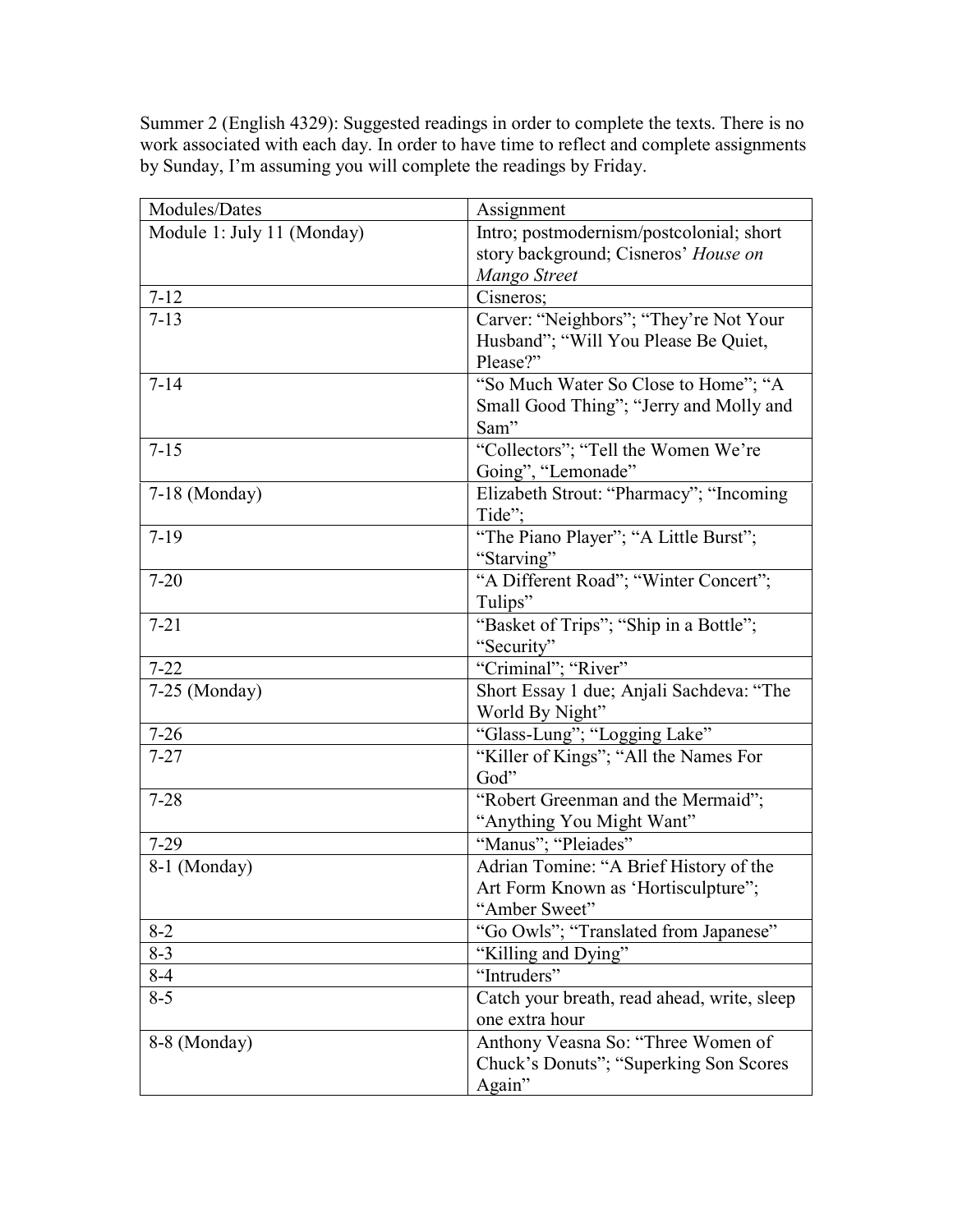| Modules/Dates | Assignment                             |
|---------------|----------------------------------------|
| $8-9$         | Short essay 2 due; "Maly, Maly, Maly"; |
|               | "The Shop"; The Monks"                 |
| $8 - 10$      | "We Would've Been Princes!" "Human"    |
|               | Development"; "Somaly Serey, Serey     |
|               | Somaly"                                |
| $8 - 11$      | Research paper due; "Generational"     |
|               | Differences"                           |
| 8-12 (Friday) | Final Exam (timed in BB)               |

# A Short and Incomplete list of texts and works you should all read.

*This list is not exhaustive nor is the list a compilation of great works. As I think about modern and contemporary works students should read, I add them a list of works I've read by American authors published since 1985 that I liked. I have no doubt there are more works, and all these writers have more recent works.* 

Alvarez, Julia. *How the Garcia Girls Lost their Accents*. (1991) Banks, Russell. *Affliction* (1989) Beatty, Paul. *The Sellout* (2015) Bechdel, Alison. *Fun Home* (2006).—graphic memoir Bourdain, Anthony. *Medium Raw*. (2010) and *Kitchen Confidential* (2000)--essays Carver, Raymond. *Short Cuts* (1993) and every single short story he's written. Chabon, Michael. *The Amazing Adventures of Kavalier and Clay*. (2000) Chavez, Denise. *Face of an Angel*. (1994) Clifton, Lucille. *Blessing the Boats* (2000)—poetry Collins, Max. *Road to Perdition*. (1998)—graphic novel Cunningham, Michael. *The Hours* (1998) Diaz, Junot. *Drown* (1996; short stories); *The Brief Wondrous Life of Oscar Wao* (2007) novel Delillo, Don. *White Noise*. (1985), *Underworld* (1997) Didion, Joan. *The Year of Magical Thinking*. (2005)—essays/memoir; *Play It As It Lays* (1970) but one of the great novels of the  $20<sup>th</sup>$  century Dove, Rita. Any of her poetry books. Egan, Jennifer. *A Visit from the Goon Squad*. (2011) Eggers, Dave. *A Heartbreaking Work of Staggering Genius* (2000). Erdrich, Louise. *Love Medicine.* (1984)—Her new novel is *The Night Watchman* (2020). Eugenides, Jeffrey. *Middlesex*. (2002) Flynn, Gillian. *Gone Girl* (2012) Foer, Jonathan Safran. *Extremely Loud & Incredibly Close*. (2005) Ford, Richard. *The Sportswriter*. (1986) Fountain, Ben. *Billy Lynn's Long Halftime Walk: A Novel*. (2012) Franzen, Jonathan. *The Corrections*. (2001) Gaddis, William. *A Frolic of His Own*. (1994) Garcia, Cristina. *Dreaming in Cuban*. (1999)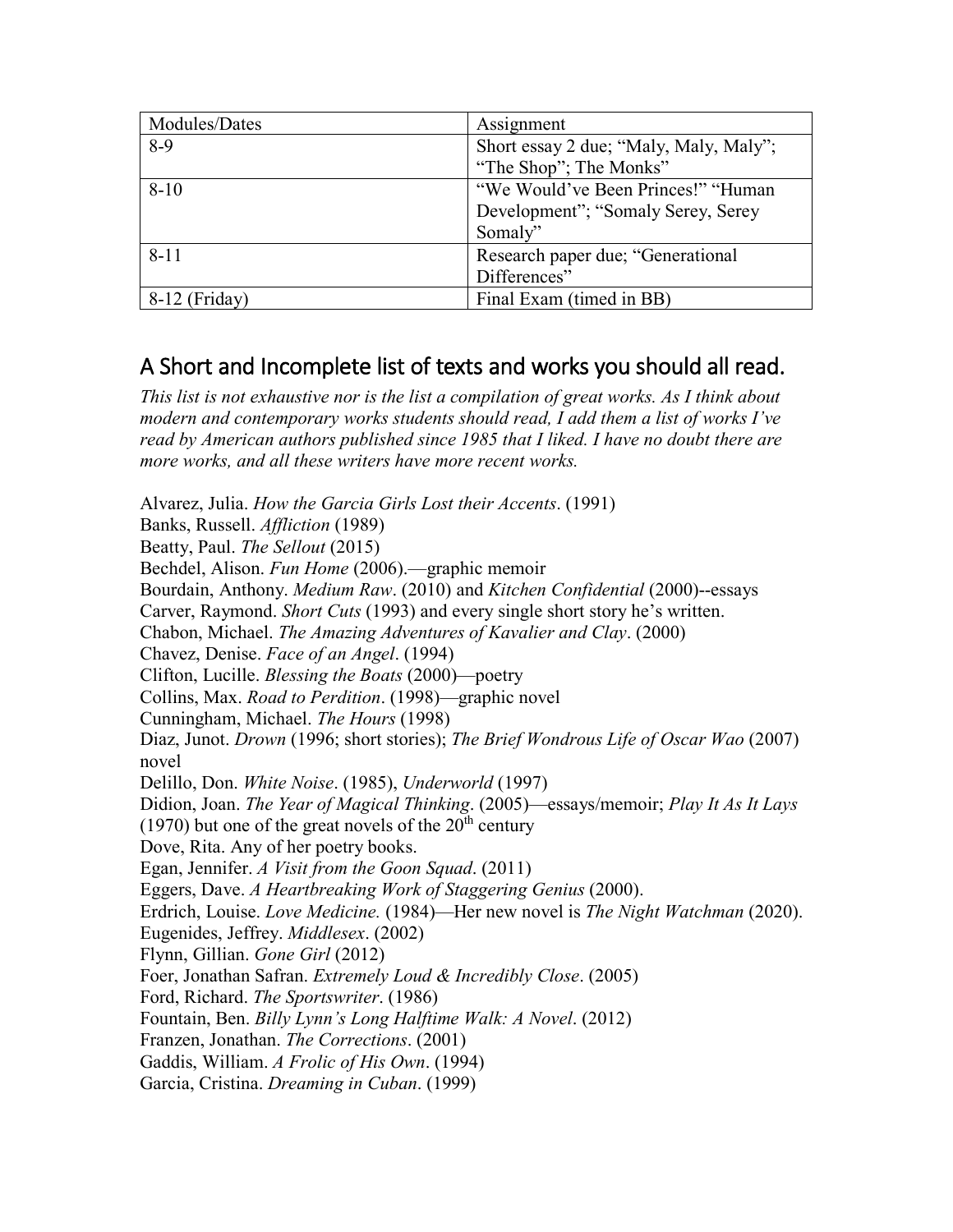Gellhorn, Martha. *The View from the Ground.* (1989). Gellhorn is considered one of the great war correspondents of the  $20<sup>th</sup>$  century. This collection of essays was rereleased recently. Gran, Sarah. *Dope*. (2006) Gruen, Sarah. *Water for Elephants*. (2006) Haddon, Mark. *The Curious Incident of the Dog in the Night Time*. (2003) Hamilton, Jane. *Map of the World*. (1994) Harbach, Chad. *The Art of Fielding* (2011) Harper, Michael. Any of his poetry books. Hawke, Ethan. *A Bright Ray of Darkness*. (2021)—Yes. The actor Ethan Hawke. Hayes, Terence—anything (poetry) Herrera, Juan Felipe. *Border Crosser with a Lamborghini Dream* (1999—poetry). He also has a novel in verse titled *Crashboomlove* that is great for middle schoolers. Hijuelos, Oscar. *The Mambo Kings Play Songs of Love*. (1989) hooks, bell. Read her essays. Jin, Ha. *Waiting*. (1999) Johnson, Denis. *Train Dreams* (2011) Jones, Edward. *The Known World*. (2003) Karr, Mary. *The Liar's Club*. (1995).--memoir Klay, Phil. *Redeployment*. (2014) Kushner, Tony. *Angels in America* (1993)--play Letts, Tracy. *August: Osage County*. (2008)--play Maguire, Gregory. *Wicked: The Life and Times of the Wicked Witch of the West*. (1995). McBride, James. *The Good Lord Bird* (2013) McCarthy, Cormac. *Blood Meridian* (1985) and everything else he's written McMurtry, Larry. *Lonesome Dove* (1985) or anything else. Moore, Alan and Dave Gibbons. *Watchman*. (1986)—graphic novel Moore, Lori. *Birds of America*. (1998—short stories). Moore is a great master. Morrison, Toni. *Beloved* (1987). Anything by Morrison is great. Nelson, Antonya. *Nobody's Girl*. (1998)—short stories Oates, Joyce Carol. Anything. She's one of America's most prolific novelists. O'Nan, Stewart. *Snow Angels* (1994) and *Last Night at the Lobster*. (2007). Ozick, Cynthia. Read her essays. Palahniuk, Chuck. *Fight Club*. (2005) Parks, Suzan-Lori. *Topdog/Underdog* (2001—play) Perrotta, Tom. *Election*. (1998), *The Abstinence Teacher* (2007), *Mrs. Fletcher* (2017) Proulx, Annie. *Close Range*. (1999)—short stories, *The Shipping News* (1994), *Accordion Crimes* (1996) Pynchon, Thomas. *Inherent Vice* (2009) but he's most famous for *Gravity's Rainbow* or *The Crying of Lot 49*. Rich, Adrienne. Any of her poetry books. Robinson, Marilynne. *Gilead*. (2004) Roth, Philip. *The Plot Against America* (2004) or anything else. Russo, Richard. *Empire Falls*. (2000) and everything else. Sachdeva, Anjali. *All the Names They Used for God*. (2018—stories) Song, Kathy. Any of her poetry books.